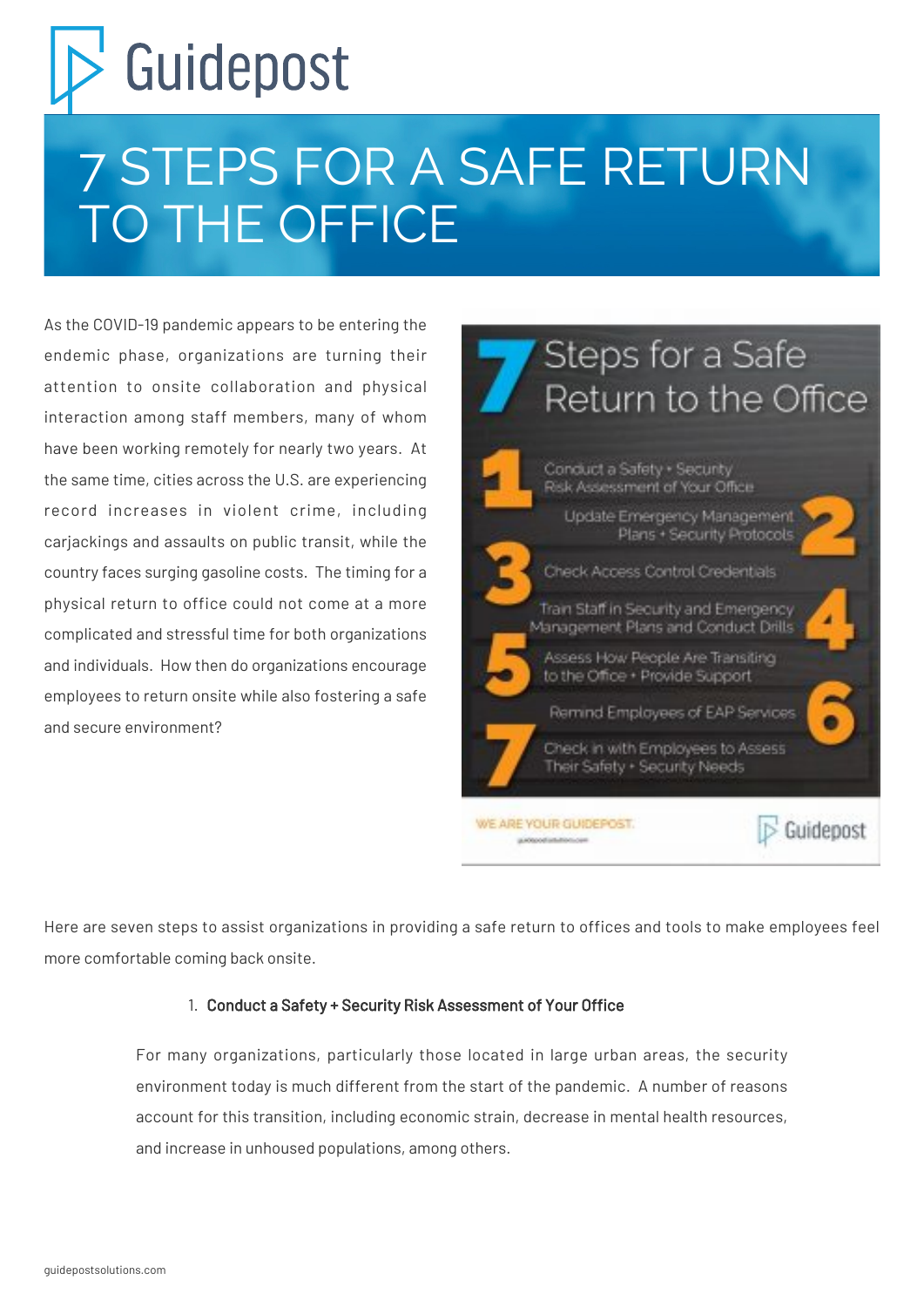The principles of Crime Prevention Through Environmental Design (CPTED) remind us that a lack of foot traffic (as experienced in downtown urban areas during the pandemic) results in fewer legitimate users of public and private spaces and fewer eyes and ears to ward off illicit activities. If the crime environment surrounding an organization's facility has changed, the security measures should also be adjusted to ensure they are appropriate to the level of risk.

In addition to the main lobby and office facilities, this assessment should include the parking garage, gym, cafeteria, rooftop spaces, all entrances to the facility, loading dock, etc. For organizations who are in multi-tenant facilities, ask building management if a comprehensive safety and security assessment has been completed recently and ask what additional measures have been put in place in response.

#### 2. Update Emergency Management Plans + Security Protocols

Most of the Emergency Management Plans and Emergency Action Plans in place at the start of the pandemic have not been updated. In this time, people have likely left or joined the organization, operations could have changed, and different work practices might be in place. It is essential that these plans accurately reflect the new realities for organizations and are updated with current rosters for fire wardens, incident command teams, and safety committees. These individuals will also need to be trained in their roles and responsibilities in the event of an emergency. Providing specific training and tabletop simulations helps to prepare these teams to guide other employees in the event of an emergency.

#### 3. Check Access Control Credentials to Ensure Only Authorized Persons Still Have Site Access

Consider that most people have interacted exclusively through virtual meeting tools and often in small groups. In the past people from different departments might have interacted in common areas, such as the quintessential water cooler, printer, or cafeteria, but for many this has not occurred. Even for those who returned onsite earlier than others, many of these common spaces were closed due to COVID-19 restrictions. As a consequence, many employees might not recognize all employees or contractors onsite, particularly for new joiners.

This means that the access control credentials, which should be continually updated, must be audited in advance of a major return to make sure no one retains access following a termination, resignation, retirement, or contract conclusion. The same should be done for physical keys.

4. Train Staff in Security and Emergency Management Plans and Conduct Drills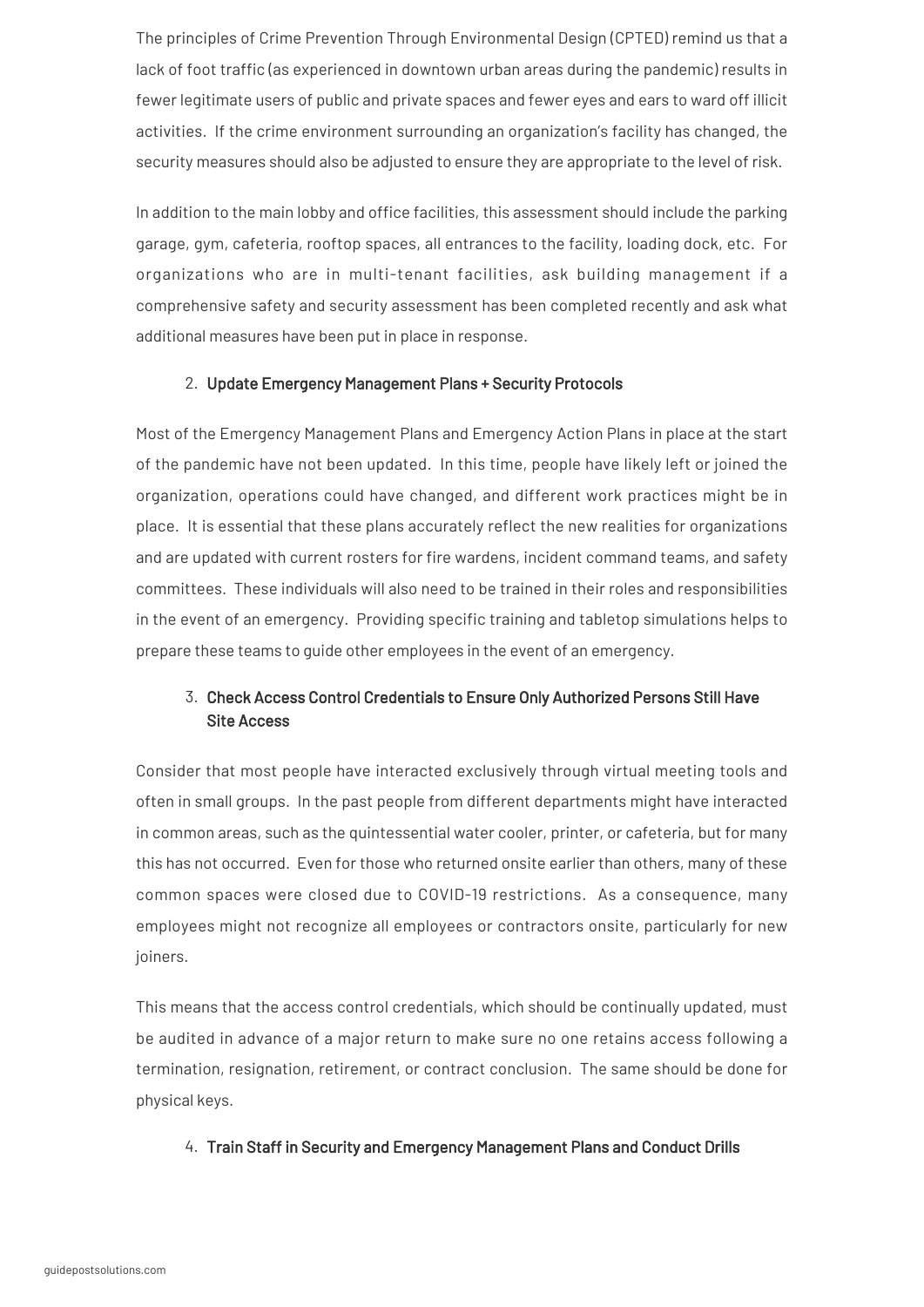Most office employees have not engaged in physical security or emergency management training since the start of the pandemic. This means that they are out of practice in emergency procedures for an onsite work environment. In addition, it is highly likely that new people have joined the organization during the pandemic. With summer approaching, interns are also likely to start their work assignments.

Organizations cannot assume that employees and contractors will remember or be able to catch on to emergency procedures. Instead, they need to provide security and emergency management training and conduct relevant drills based on the organization's risk environment. The muscle memory developed from these drills is key.

We also recommend engaging in workplace violence prevention and intervention training. The stress of current conditions can create a more challenging work environment and a space where some employees might not remember the expectations of working onsite. People need to know that behavior that interferes with the organization's mission, negatively impacts colleagues, or creates a safety or security issue will not be tolerated. In addition, employees need to be able to recognize indicators of workplace violence, which is a spectrum of conduct that can range from abusive communication to aggressive body language to physical altercations. Empower employees to recognize these behaviors early and report them immediately to avoid a more serious security situation.

#### 5. Assess How People Are Transiting to the Office + Provide Support

During the pandemic, an organization had Guidepost examine the walking path of an employee in a large urban area to go from a central train station to the organization's proposed new office. The office was promoted as being extremely modern with excellent amenities and security technology. The employee raised concerns about the walk to the office, which prior to the pandemic would not have been a concern. During the assessment, our team saw significant hazards as the employee would need to walk past a large homeless encampment, traverse a construction zone with limited pedestrian access, and enter an area of town that had stopped development during the pandemic. In addition, the path had poor lighting conditions, compounding the safety issues. This employee had legitimate safety concerns that needed to be addressed.

As a measure of duty of care, and as a recruitment and retention measure, we encourage organizations to survey staff to understand how they are coming to the facility. Are they driving, using public transit or rideshares, riding their bikes, or walking? A great tool is to provide baseline training on security in transit to remind employees to practice situational awareness, gain strategies for avoiding security challenges, and learn security techniques.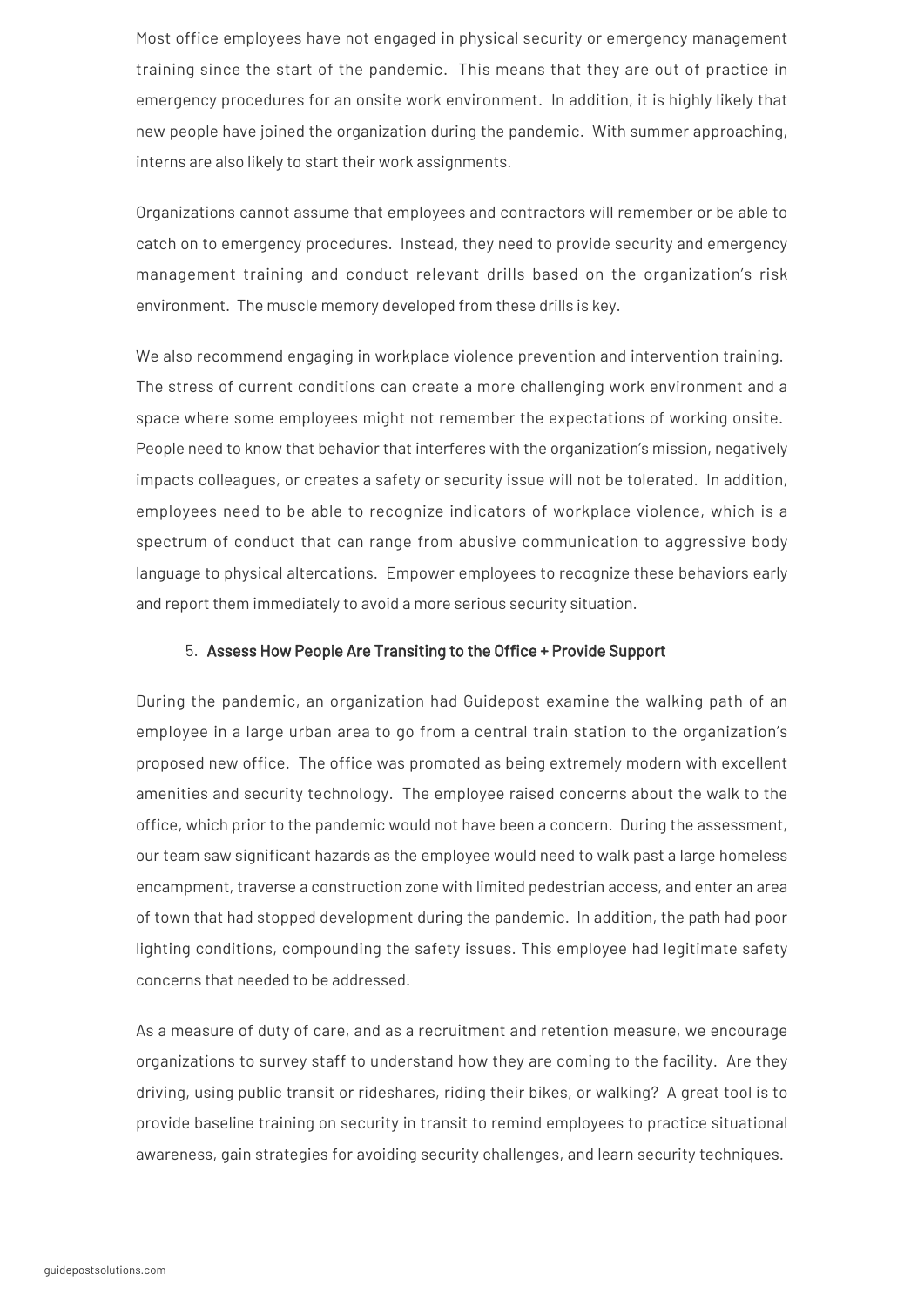Continual reminders and training opportunities on what to do in emergency situations while in transit, how to respond to an attempted carjacking, and how to deal with harassment on public transportation all provide excellent topics to explore. Also consider setting up opportunities for transit friends by linking up interested employees with others coming from a similar geographic area to the office. Another option is to provide security escorts to help employees safely get to their vehicles when leaving at the end of the day.

#### 6. Remind Employees of EAP Services + Ensure They Know How to Communicate Security Concerns

Keep in mind that transition back to a physical environment following the last two years of pandemic alone is very intimidating for many staff members. Combining this with the stress of economic conditions, family requirements, complex political conditions, and the many security challenges at home and abroad is a recipe for significant stress.

Work with employees to create a flexible environment where possible, remind them of Employee Assistance Program (EAP) services, and make sure that they have easy access to the EAP contact information, the company's plan number, and any additional requirements. This is also a good opportunity for Security to reach out to employees and contractors to ensure they know how to communicate security concerns or incidents.

#### 7. Check in with Employees to Assess Their Safety + Security Needs

Check in with employees to obtain their thoughts on safety and security needs for the workplace. I recommend providing employees with multiple methods to provide this information, for instance:

- an anonymous speak-up line
- security incident reporting website portal
- online security perception survey
- HR

An online security perceptions survey can quickly take the temperature of the organization and identify security needs, often in a proactive fashion. This sends the message that the organization cares about employee safety and security and provides another means for the organization to identify safety and security issues.

You may want to consider bringing in an independent third-party consultant for an objective viewpoint into the process. This can ensure you are benchmarking against peer organizations and that all security measures are